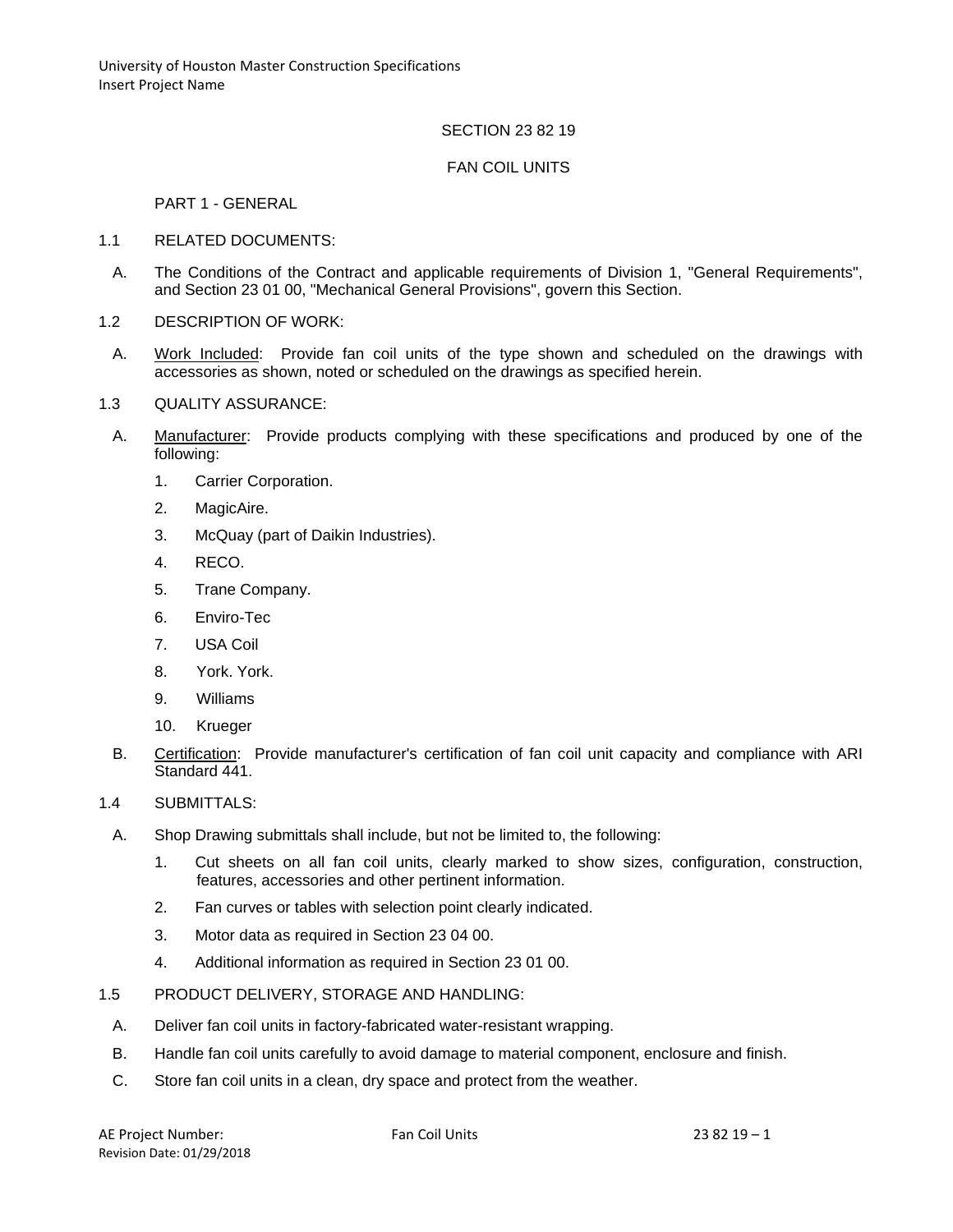University of Houston Master Construction Specifications Insert Project Name

PART 2 - PRODUCTS

# 2.1 MATERIALS:

- A. General: Except as otherwise indicated, provide fan coil unit manufacturer's standard materials and components as indicated by his published product information, designed, constructed, and assembled by the manufacturer. Units shall be certified in accordance with ARI 440-84. Unit capacities shall be certified in accordance with ARI Standard 441-66. Unit sound data shall be rated in accordance with ARI Standard 443-70.
- B. Capacity: Heating and cooling capacities and fan characteristics shall be as scheduled or shown on the Drawings and shall be ARI-certified.
- C. Cabinets: Cabinets shall be fabricated of 18 gauge, cold rolled steel or galvanized steel factorypainted, designed to provide a rigid structure for lasting durability and peak performance. Cabinets shall be reinforced for maximum rigidity. Removable panels shall be provided on each side of cabinet for ease of installation and maintenance. The cabinet shall be double wall, insulated both thermally and acoustically with 1" thick insulation. Insulation shall meet NFPA 90A and ASTM E84-70 with flame spread of less than 25 and smoke developed of less than 50 requirements and be UL-listed and labeled.
- D. Water Coils: The coils shall consist of minimum 1/2" OD, 0.020" wall thickness copper tubes, mechanically expanded into aluminum fins. Coils shall have a maximum of 12 fins per inch and coil water and air pressure drops shall not exceed the scheduled maximums. All copper tubes and headers shall be constructed of seamless copper. All water coils shall be furnished with a manual air vent and drain valve. Coils shall be tested at 350 psig air pressure and are suitable for 250 psig working pressure. Hot water coils shall be mounted in preheat position, unless otherwise noted.
- E. Electric Heating Coils: Factory-installed and wired heating coils shall be provided in each unit. Elements shall be 80/20 nickel-chromium wire and shall not glow when in operation. Each element shall be protected by a fusible link and high temperature limit control. Coils shall be complete with magnetic staging contactors and all other required controls factory installed. Coils up to 3 kW shall be single-stage. Coils 3.5 kW and larger shall be two-stage.
- F. Drain Pans: All drain pans shall be fabricated of rugged 304 or 316 SS construction, and insulated with a closed cell polyurethane or polyisocyanurate that is sprayed on and into every crevice of the drain pans. Drain pan shall have an integral auxiliary drain pan connection located above primary drain connection to provide an auxiliary drain. Insulation shall be Underwriters' Laboratories, Inc. listed and labeled. Drain pans shall be pitched for positive drainage with the fan coil unit installed level. All drain connections shall be piped to drain.
- G. Fan Wheels: Fan wheels shall be mounted on a solid steel shaft with ball bearings, all fan wheels shall be heavy duty, galvanized steel, double inlet, forward-curved blade, centrifugal direct-drive or belt-drive type, as scheduled. The wheels shall be dynamically and statically balanced for smooth, quiet operation and shall be direct driven.
- H. Motors: Motors shall be three speed, high efficiency, single phase, permanent split capacitor ball bearing type motors with thermal overload protection for direct drive fans and high efficiency, opendrip-proof motors for belt drive fans. The manufacturer shall furnish a four position three speed switch (Off, High, Medium and Low) with an auxiliary contact for single phase motors. Switch shall be rated for 5.0 amps (full load) at 277 volts ac and shall be installed on the unit at the factory in an easily accessible location.
- I. Filters: Provide manufacturer's standard throwaway filters of glass fiber, 2" thick as specified within 23 40 00 unless scheduled or shown otherwise on the Drawings.
- J. Factory Finish: Finish shall be bonderized, phosphatized, baked-on primer, and baked-on enamel.
- K. Accessories: Provide units with accessories as scheduled or shown on the Drawings and as required for a complete installation. Typical accessories shall include, but not be limited to: supply, return and